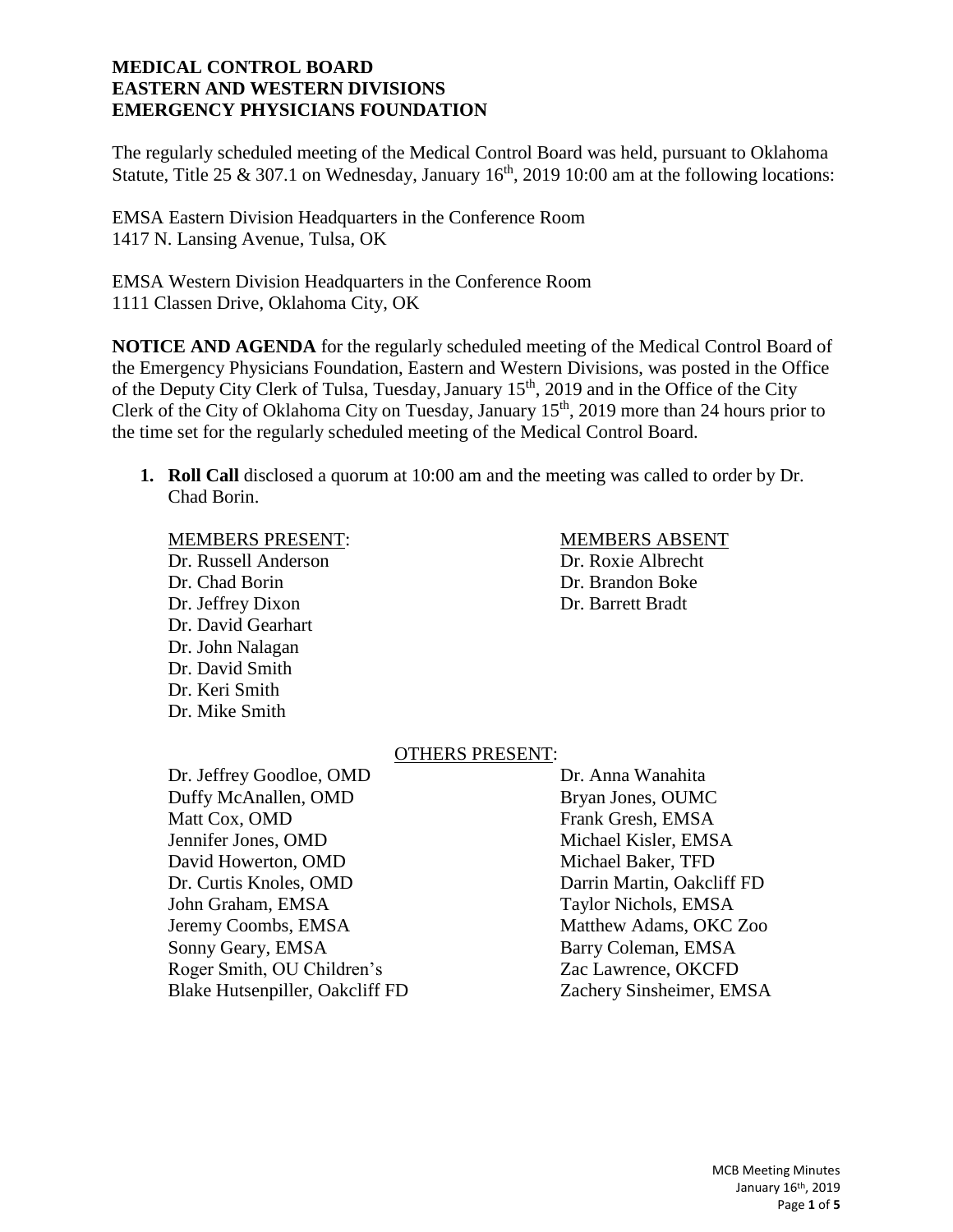## **2. Review and Approval of November 2018 MCB Meeting Minutes**

| <b>MOTION: Dr. Mike Smith</b> | SECOND: Dr. Russell Anderson |
|-------------------------------|------------------------------|
| Aye:                          | ABSENT                       |
| Dr. Russell Anderson          | Dr. Roxie Albrecht           |

Dr. Chad Borin Dr. Brandon Boke Dr. Jeffrey Dixon Dr. Barrett Bradt Dr. David Gearhart Dr. John Nalagan Dr. David Smith Dr. Keri Smith Dr. Mike Smith

# **3. EMSA President Report – James O. Winham**

John Graham was in attendance representing Mr. Winham. John Graham gave compliance, late call graph, exclusion summary, and destination hospital reports for October and November 2018.

John Graham stated that the BLS Transport program was doing well. For the month of October in the eastern division there were a total of 373 BLS transports and 152 BLS transports in the western division. For the month of November in the eastern division there were a total of 319 BLS transports and 124 BLS transports in the western division.

Frank Gresh shared that EMSA continues to work to promote documentation going to the correct ED and that he is continuing to work on software technical issues to allow for complete integration between EMSA and hospital records systems.

# **4. Medical Director Report**

Dr. Goodloe shared that the divert reports are posted for MCB physician review and asked that each MCB physician closely review the data for their represented hospital.

Dr. Goodloe stated that we have had no "big" winter weather issues so far this season with only a few minor weather delays.

Dr. Goodloe and David Howerton recently attended NAEMSP, including a select audience presentation on a new Heads Up CPR device. The field utility trial will start at St. Paul, MN over the summer of 2019. Our system will have the opportunity to have 5- 20 devices on fire apparatuses for a trial starting late 2019 – early 2020.

Dr. Goodloe, Dr. Knoles and David Howerton will all be presenting at EMS Today in February in Baltimore, MD.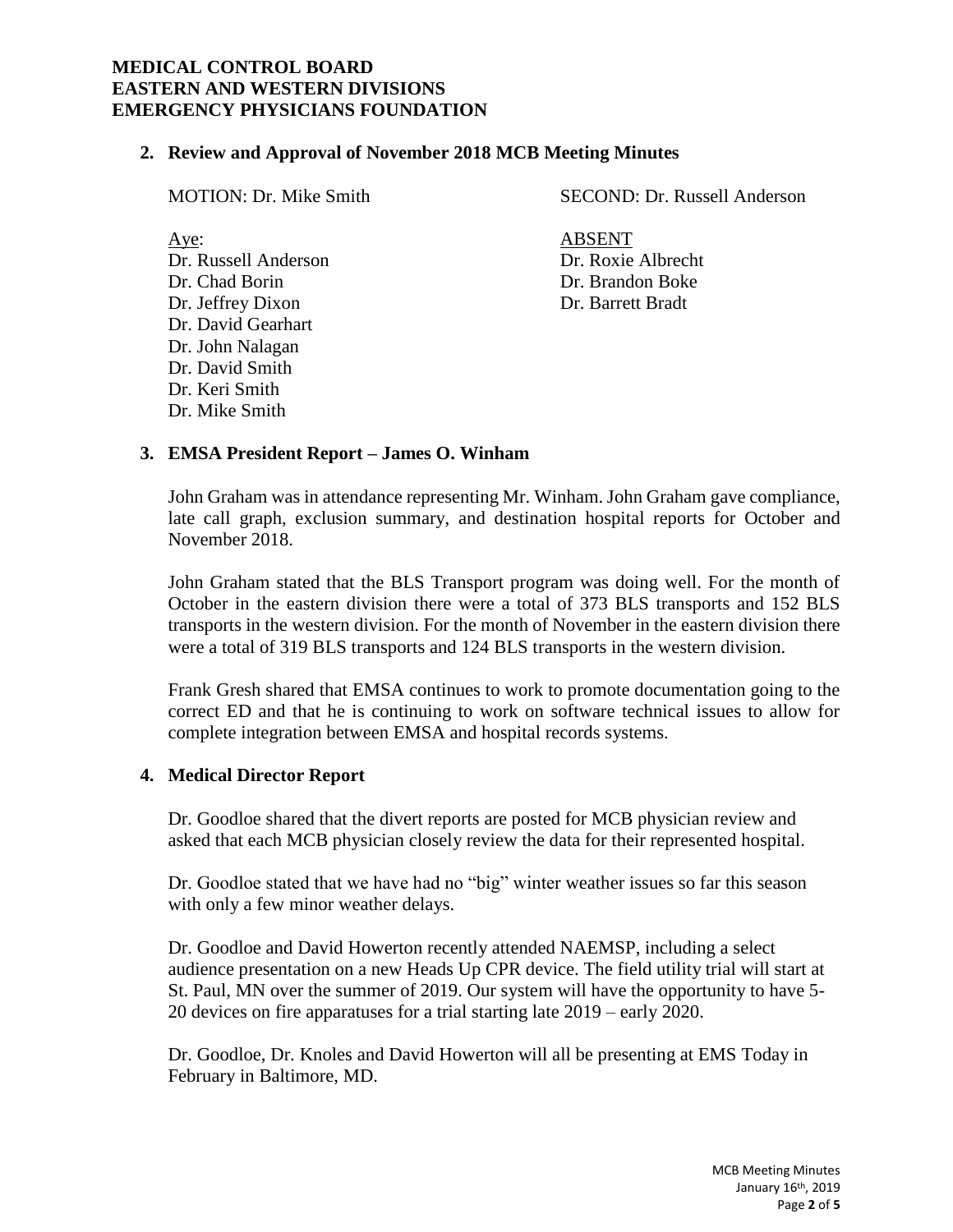Dr. Goodloe shared that Dr. Brandon Boke will be resigning his position on the Medical Control Board. A Emergency Physician Foundation meeting will be held before the next Medical Control Board Meeting on Wednesday, March 13<sup>th</sup>, 2019 to replace Dr. Brandon Boke's position.

#### **Associate Medical Director Report**

Dr. Knoles reported on the Handtevy App being available for download which includes all of the Medical Control Board approved protocols.

### **5. Review and Approval of Protocol 2I: Cricothyrotomy**

Dr. Goodloe shared that the new Control Cric protocol would have an effective date of 4/1/19 with a mandatory effective date of 8/1/19 giving agencies time to replace current stock.

MOTION: Dr. David Smith SECOND: Dr. John Nalagan

Aye: ABSENT Dr. Russell Anderson Dr. Roxie Albrecht Dr. Chad Borin Dr. Brandon Boke Dr. Jeffrey Dixon Dr. Barrett Bradt Dr. David Gearhart Dr. John Nalagan Dr. David Smith Dr. Keri Smith Dr. Mike Smith

#### **6. Review and Approval of 6A: Stroke**

The MCB voted to amend "stroke alerts" to hospital EDs to 23 hours from last known well/baseline. The rationale for 23 v 24 hours is that realistically, at 24+ hours, no intervention is planned. At 23 hours, admittedly far out already, this does allow for rapid response/scene time/return to hospital/ED eval and perhaps if the stars align, decision for intervention just at the 24 hr mark. That change will be formally effective 4/1/19 to allow for system-wide training, but obviously in such a change, as opposed to psychomotor skills, we will certainly not take issue with medics utilizing such time windows even prior to 4/1/19. The communications centers will change to the same 23 hr flags as well.

MOTION: Dr. Mike Smith SECOND: Dr. Keri Smith

Aye: ABSENT Dr. Russell Anderson Dr. Roxie Albrecht Dr. Chad Borin Dr. Brandon Boke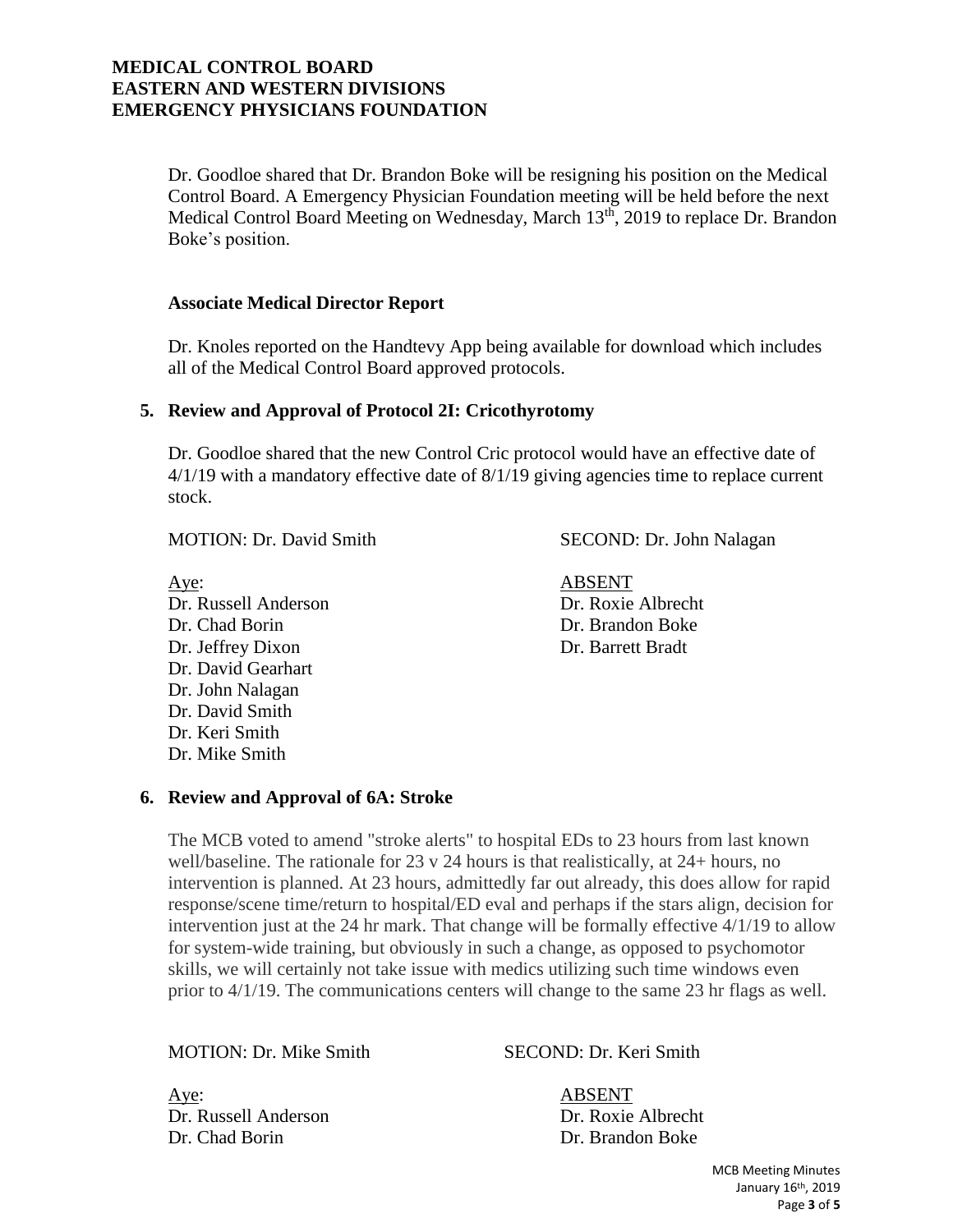Dr. Jeffrey Dixon Dr. Barrett Bradt Dr. David Gearhart Dr. John Nalagan Dr. David Smith Dr. Keri Smith Dr. Mike Smith

# **7. Review and Approval of ALS Inspection Form**

Dr. Goodloe stated that the NG tube size changes to 10,12, and 14 from 2.5-6, 8-10, and 12-16. This will put the NG tube sizes compatible with the new I-gel supraglottic airways.

MOTION: Dr. David Smith SECOND: Dr. John Nalagan

Aye: ABSENT Dr. Russell Anderson Dr. Roxie Albrecht Dr. Chad Borin Dr. Brandon Boke Dr. Jeffrey Dixon Dr. Barrett Bradt Dr. David Gearhart Dr. John Nalagan Dr. David Smith Dr. Keri Smith Dr. Mike Smith

# **8. Review and Approval of October and November 2018 MCB Financial Statements**

Dr. Goodloe shared that all financial statements are on track with the monthly/annual budget. Dr. Goodloe shared that EMSA would be purchasing two new Tahoe's for our office in exchange for Dr. Goodloe and Matt Cox's Expeditions being returned for EMSA use. All past and present OMD vehicles are titled to EMSA.

Aye: ABSENT Dr. Russell Anderson Dr. Roxie Albrecht Dr. Chad Borin Dr. Brandon Boke Dr. Jeffrey Dixon Dr. Barrett Bradt Dr. David Gearhart Dr. John Nalagan Dr. David Smith Dr. Keri Smith Dr. Mike Smith

**9. Information Items**

MOTION: Dr. Chad Borin SECOND: Dr. John Nalagan